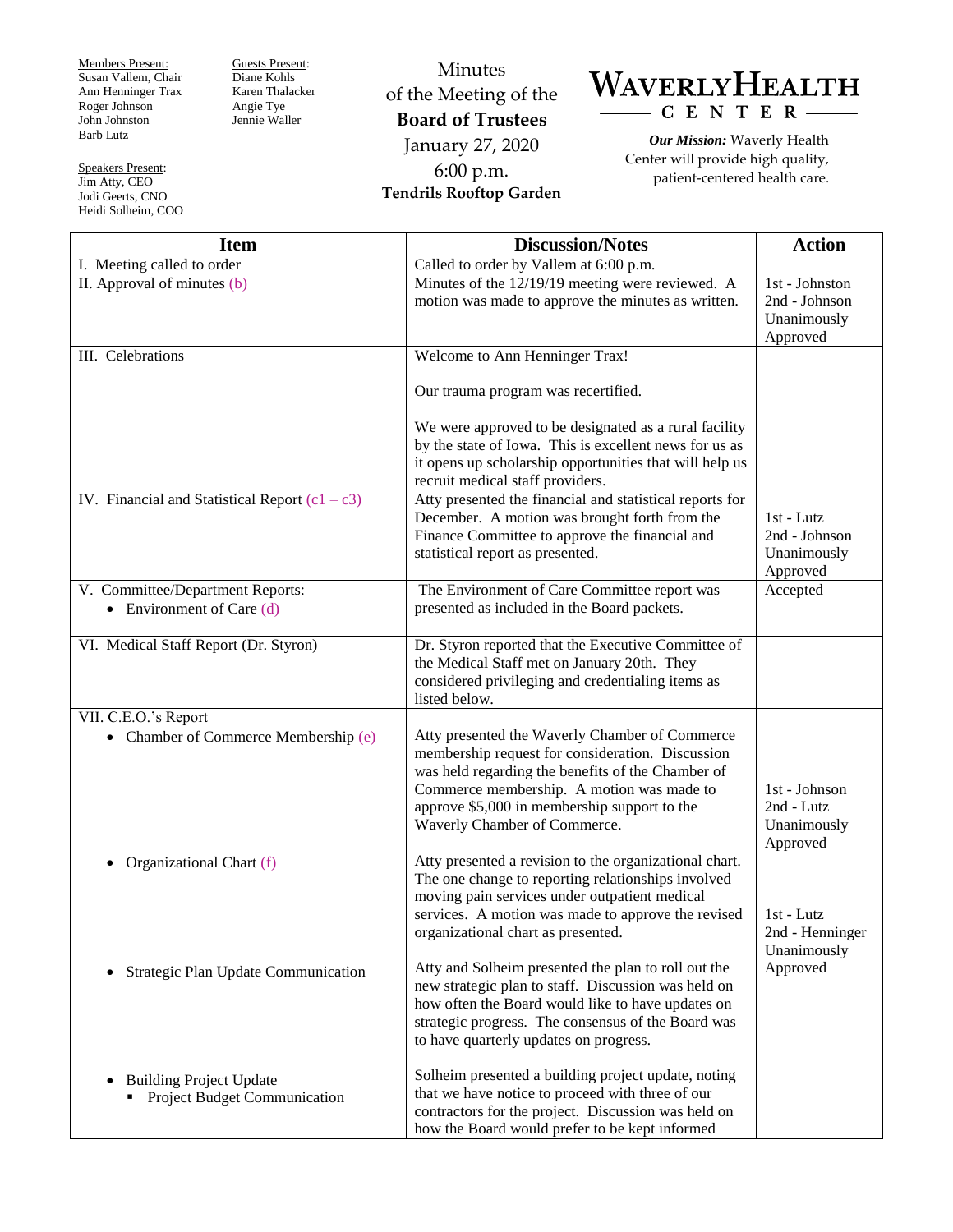|                                                                                                                     | about project related medical equipment purchases.<br>The consensus of the Board was that purchases that<br>were approved in the project budget do not need to<br>come forward for additional approval. The Board<br>requested a monthly medical equipment project<br>budget report to be included with the Board packets.                                                                                 |                                                              |
|---------------------------------------------------------------------------------------------------------------------|------------------------------------------------------------------------------------------------------------------------------------------------------------------------------------------------------------------------------------------------------------------------------------------------------------------------------------------------------------------------------------------------------------|--------------------------------------------------------------|
| <b>VIII.</b> Annual Business                                                                                        |                                                                                                                                                                                                                                                                                                                                                                                                            |                                                              |
| • Review of Board Bylaws -                                                                                          | The Board Bylaws were presented for annual review.                                                                                                                                                                                                                                                                                                                                                         |                                                              |
| https://myintranet.waverlyhealthcenter.org/i<br>ntranet/documents/66/485/?&                                         | No changes were required at this time. A motion<br>was made to approve the Board Bylaws as written.                                                                                                                                                                                                                                                                                                        | 1st - Johnston<br>2nd - Johnson<br>Unanimously<br>Approved   |
| Review of Board Policy -<br>$\bullet$<br>https://myintranet.waverlyhealthcenter.org/i<br>ntranet/documents/376/3715 | The Board Policy was presented for annual review.<br>No changes were required at this time. A motion<br>was made to approve the Board Policy as written.                                                                                                                                                                                                                                                   | 1st - Lutz<br>2nd - Johnston                                 |
|                                                                                                                     | Discussion was held regarding continuing education<br>needs for the Board. Atty will work on developing a<br>plan to address the topics identified.                                                                                                                                                                                                                                                        | Unanimously<br>Approved                                      |
| Confidentiality Statement (g1)<br>$\bullet$                                                                         | Atty presented the annual Confidentiality statement.<br>Board members reviewed and signed the statement.                                                                                                                                                                                                                                                                                                   |                                                              |
| Duality & Conflict of Interest $(g2)$                                                                               | Atty presented the annual Duality & Conflict of<br>Interest statement. Board members reviewed and<br>signed the statement.                                                                                                                                                                                                                                                                                 | 1st - Johnson<br>2nd - Lutz<br>Unanimously                   |
| Authority of Health Center Environment of<br>$\bullet$<br>Care $(g3)$                                               | Atty presented the statement regarding the authority<br>of health center environment of care. A motion was<br>made to approve the statement as presented.                                                                                                                                                                                                                                                  | Approved                                                     |
| Election of Officers<br>$\bullet$                                                                                   | Vallem was nominated for the position of Chair of<br>the Board of Trustees and Johnson was nominated<br>for the position of Secretary of the Board of<br>Trustees. Vallem and Johnson both accepted<br>appointment to the positions as listed. A motion was<br>made to approve the appointment of Vallem to the<br>position of Chair and Johnson to the position of<br>Secretary of the Board of Trustees. | 1st - Johnston<br>2nd - Henninger<br>Unanimously<br>Approved |
| Committee Assignments (g4)                                                                                          | Committee assignments were reviewed. Henninger<br>was appointed to fill the vacancy on the Personnel<br>Committee and the Board Quality Committee.                                                                                                                                                                                                                                                         |                                                              |
| Volunteer Services Annual Report (g5)<br>$\bullet$                                                                  | The Volunteer Services annual report was presented<br>as included in the Board packets. The Board<br>expressed gratitude for the time and talents<br>contributed by our volunteers.                                                                                                                                                                                                                        |                                                              |
| IX. Information Systems Update                                                                                      | Solheim presented an information systems update,<br>noting the scheduled Paragon upgrade, and progress<br>on the implementation of the Provation order sets.<br>Solheim also reported that we will begin providing<br>helpdesk services onsite again at the end of February.                                                                                                                               |                                                              |
| X. Old Business                                                                                                     |                                                                                                                                                                                                                                                                                                                                                                                                            |                                                              |
| XI. New Business<br>• Becton, Dickinson and Company                                                                 | Solheim presented a five year agreement with                                                                                                                                                                                                                                                                                                                                                               |                                                              |
| Agreement (h)                                                                                                       | Becton, Dickinson and Company for lab equipment<br>and supplies. A motion was made to approve the<br>agreement as presented.                                                                                                                                                                                                                                                                               | 1st - Johnston<br>2nd - Henninger<br>Unanimously             |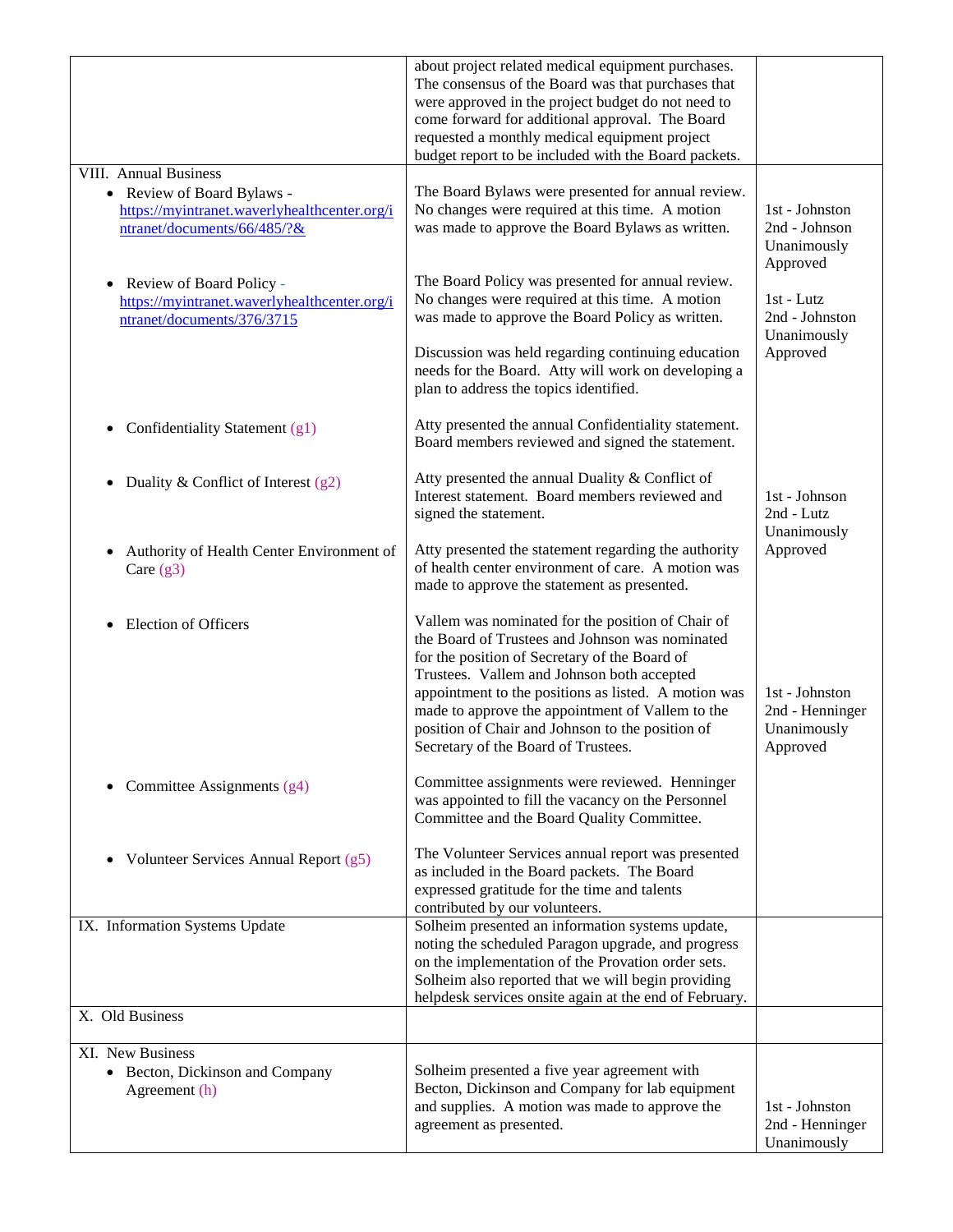| $\bullet$ | Microsoft Agreement                                                                                                                                                                                                                                                                                                                                                                                 | Solheim reported that we are in the process of<br>renewing our Microsoft agreement. It will be<br>presented at the Board meeting in February.                                                                                                                                                                                                                                                                                     | Approved                                                 |
|-----------|-----------------------------------------------------------------------------------------------------------------------------------------------------------------------------------------------------------------------------------------------------------------------------------------------------------------------------------------------------------------------------------------------------|-----------------------------------------------------------------------------------------------------------------------------------------------------------------------------------------------------------------------------------------------------------------------------------------------------------------------------------------------------------------------------------------------------------------------------------|----------------------------------------------------------|
| $\bullet$ | Privilege Requests:<br>Paul Burgett, MD - Courtesy, General<br>Surgery, CVMS<br>Melissa Garrett, MD - Courtesy,<br>٠<br>General Surgery, CVMS<br>Brian Gerrelts, MD - Courtesy,<br>٠<br>General Surgery, CVMS<br>Jason Kasenberg, DO - Courtesy,<br>٠<br>General Surgery, CVMS<br>Sara King, PMHNP-BC - Consulting,<br>Е<br>Psychiatric and Mental Health,<br><b>Integrated Telehealth Partners</b> | Privileging items were presented as individually<br>listed at left. All files have been reviewed by the<br>Executive Committee of the Medical Staff. The<br>Executive Committee recommends approval. A<br>motion was made to approve all privileging items as<br>individually considered and recommended by the<br>Executive Committee of the Medical Staff.                                                                      | 1st - Henninger<br>2nd - Lutz<br>Unanimously<br>Approved |
| $\bullet$ | Provisional Appointment to Medical Staff:<br>Melissa Garrett, MD - Courtesy,<br>General Surgery, CVMS                                                                                                                                                                                                                                                                                               |                                                                                                                                                                                                                                                                                                                                                                                                                                   |                                                          |
| $\bullet$ | Reappointment to Medical Staff:<br>Amy Bodensteiner, PA-C - Active,<br>Family Practice, WHC<br>Stacy Wagner, DO - Active,<br>٠<br>Pediatrics and Spa Services, WHC                                                                                                                                                                                                                                  |                                                                                                                                                                                                                                                                                                                                                                                                                                   |                                                          |
| $\bullet$ | <b>Resignations from Medical Staff:</b><br>Sheila Foster, DO - Consulting,<br>Radiology, RCI                                                                                                                                                                                                                                                                                                        |                                                                                                                                                                                                                                                                                                                                                                                                                                   |                                                          |
| $\bullet$ | New Clinical Privilege Form:<br>Licensed Independent Social Worker<br>$(LISW)$ $(i)$                                                                                                                                                                                                                                                                                                                | The new clinical privilege form, listed at left, was<br>presented for review as included in the Board<br>packets. Changes were recommended for the<br>educational and continuing medical education<br>requirements. The privilege form has been reviewed<br>by the Executive Committee of the Medical Staff and<br>is recommended for approval. A motion was made<br>to approve the privilege pending the recommended<br>changes. | 1st - Johnston<br>2nd - Lutz<br>Unanimously<br>Approved  |
| $\bullet$ | Annual Review of Medical Staff Bylaws -<br>https://myintranet.waverlyhealthcenter.org/<br>intranet/documents/268/2762/<br>New/Revised Policies: None                                                                                                                                                                                                                                                | The Medical Staff Bylaws were presented for annual<br>review. No changes were required at this time. A<br>motion was made to approve the Medical Staff<br>Bylaws as written                                                                                                                                                                                                                                                       | $1st$ - Johnson<br>2nd - Lutz<br>Unanimously<br>Approved |
|           | Finance Committee (1)                                                                                                                                                                                                                                                                                                                                                                               | Atty reported that the Finance Committee met on<br>$1/24/20$ , minutes from the meeting were included in<br>the Board packets.                                                                                                                                                                                                                                                                                                    |                                                          |
|           | Capital Request - Anesthesia Machine<br>(11)                                                                                                                                                                                                                                                                                                                                                        | Atty presented a capital request for an anesthesia<br>machine. The anesthesia machine is needed in order<br>to use the newly outfitted OR room 4 for surgical<br>procedures. The request is being brought forth for<br>approval due to not being budgeted. A motion was<br>brought forth from the Finance Committee to<br>approve the request for an anesthesia machine at a<br>cost not to exceed \$100,000.                     | $1st - Johnson$<br>$2nd-Lutz$<br>Unanimously<br>Approved |